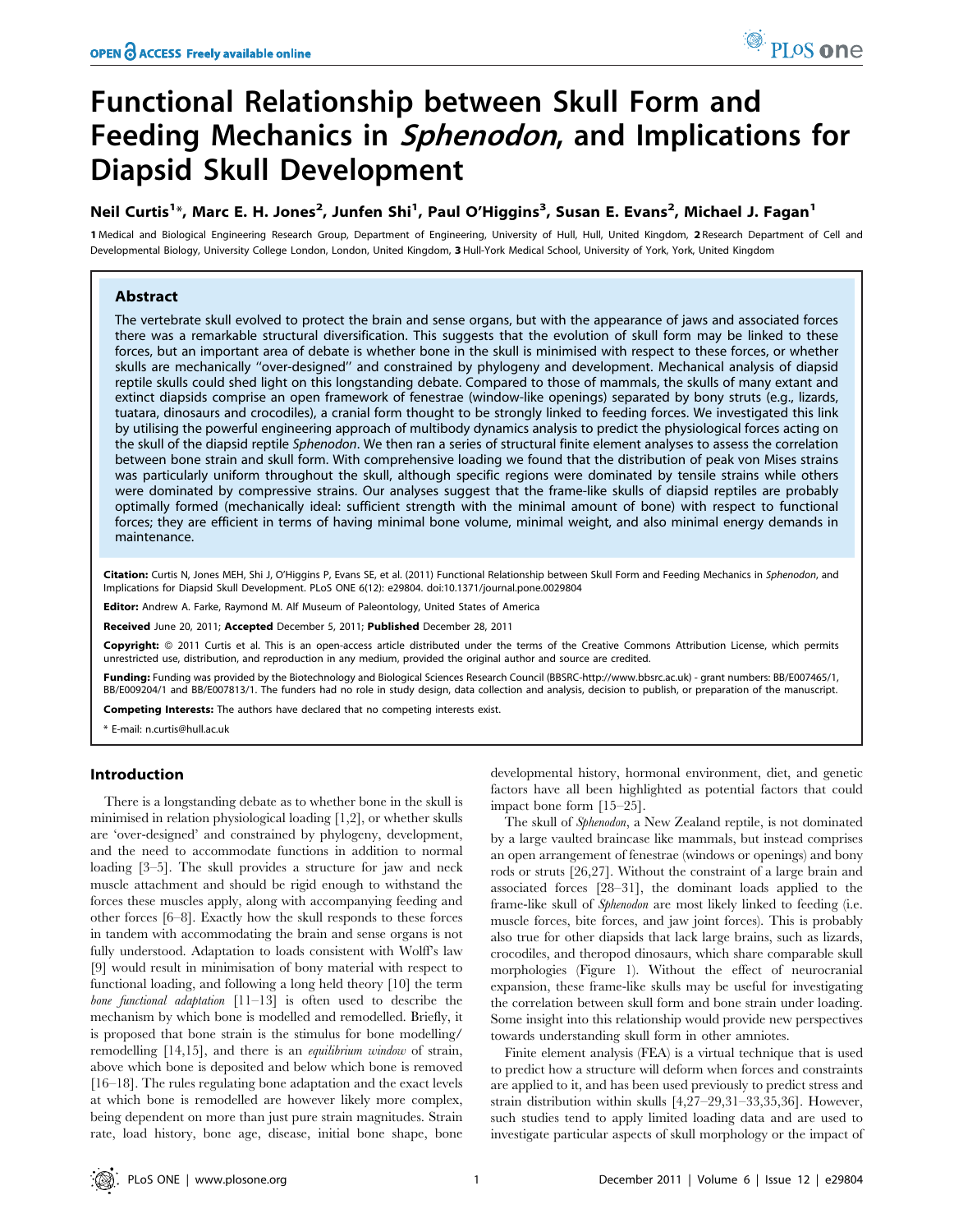

Figure 1. The diapsid skull form. Simplified schematic lateral and dorsal skull views of A. Sphenodon (redrawn [87]), B. Crocodylus siamensis (original drawing), C. Allosaurus fragilis (redrawn [92]). All skulls are scaled to the same length. af – antorbital fenestra; ltf – lower temporal fenestra; n – nasal opening; orb – orbital opening; utf – upper temporal fenestra.

doi:10.1371/journal.pone.0029804.g001

single bites. To fully evaluate skull form it is important to take into account several different load cases, because skull form is most likely to be related to the range of physiological loads experienced by an animal rather than a single load case. We investigated the relationship between skull form and bone strain in Sphenodon by carrying out a series of static finite element analyses (FEAs), applying bite forces at several different bite positions. We combine the powerful computational techniques of multibody dynamics analysis (MDA) [32–34] and FEA, to first predict the forces acting on the skull of Sphenodon, and in turn analyse the strains within the skull under these forces. This enables us to evaluate the degree of correlation between skull form and three strain modes: tensile (also known as maximum and 1<sup>st</sup> principal), compressive (also know as minimum and 3rd principal) and von Mises (also known as equivalent and mean). Multibody dynamics analysis has recently been applied to study skull biomechanics [32–38], and was used here to predict muscle forces, joint forces, and bite forces in Sphenodon during fifteen separate biting simulations. These simulations covered a range of biting types and locations. They include four bilateral and eight unilateral bites at different tooth positions, a bite on the anterior-most chisel-like teeth, and two ripping bites that incorporate neck muscles (MDA model shown in Figure 2 and a summary of all biting simulations is given in Table 1). A corresponding set of fifteen separate FEAs was carried out to investigate the total mechanical performance of the skull under these predicted forces. Each separate FEA applied a peak static bite force and corresponding muscle and joint forces.

# Results

#### MDA

Total bite and quadrate-articular joint forces (i.e. working and balancing sides combined) are similar whether the animal is biting



Figure 2. MDA model. A. Multibody computer model used to calculate the muscle, joint and biting forces for a series of biting simulations. Black arrows represent the location and direction of the fascial force vectors applied to the finite element model over one temporal opening. B. Bite locations. Bilateral (biting on both sides simultaneously) and unilateral biting (biting on one side only) at locations 2–5; bilateral biting only at location 1; ripping bites at location 2 only. Skull measures approximately 68 mm long from the tip of the premaxilla to the posterior end of the quadrate condyles. doi:10.1371/journal.pone.0029804.g002

unilaterally or bilaterally. However, the bite force on each side of the skull during bilateral biting is half that of unilateral biting (i.e. the total bite force is shared over both sides of the skull). Also, forces located at the balancing side joint during unilateral biting are always in excess of those at working side joint (Table 2). Bite force at the most posterior bite location (location  $5 -$  Figure 2B) is almost 80% greater than on the chisel-like teeth at the front of the skull (location 1), whereas during unilateral biting the balancing side joint force is approximately 50% greater than the working side joint force at the most posterior bite location (location 5). Total muscle forces applied during the MDA are presented in Table 3.

#### FEA

Bite location has a considerable effect on the way the skull deforms. During individual bites, strain gradients (or heterogeneous strain magnitudes) are apparent over the skull, with some regions subject to high strains and others subject to low strains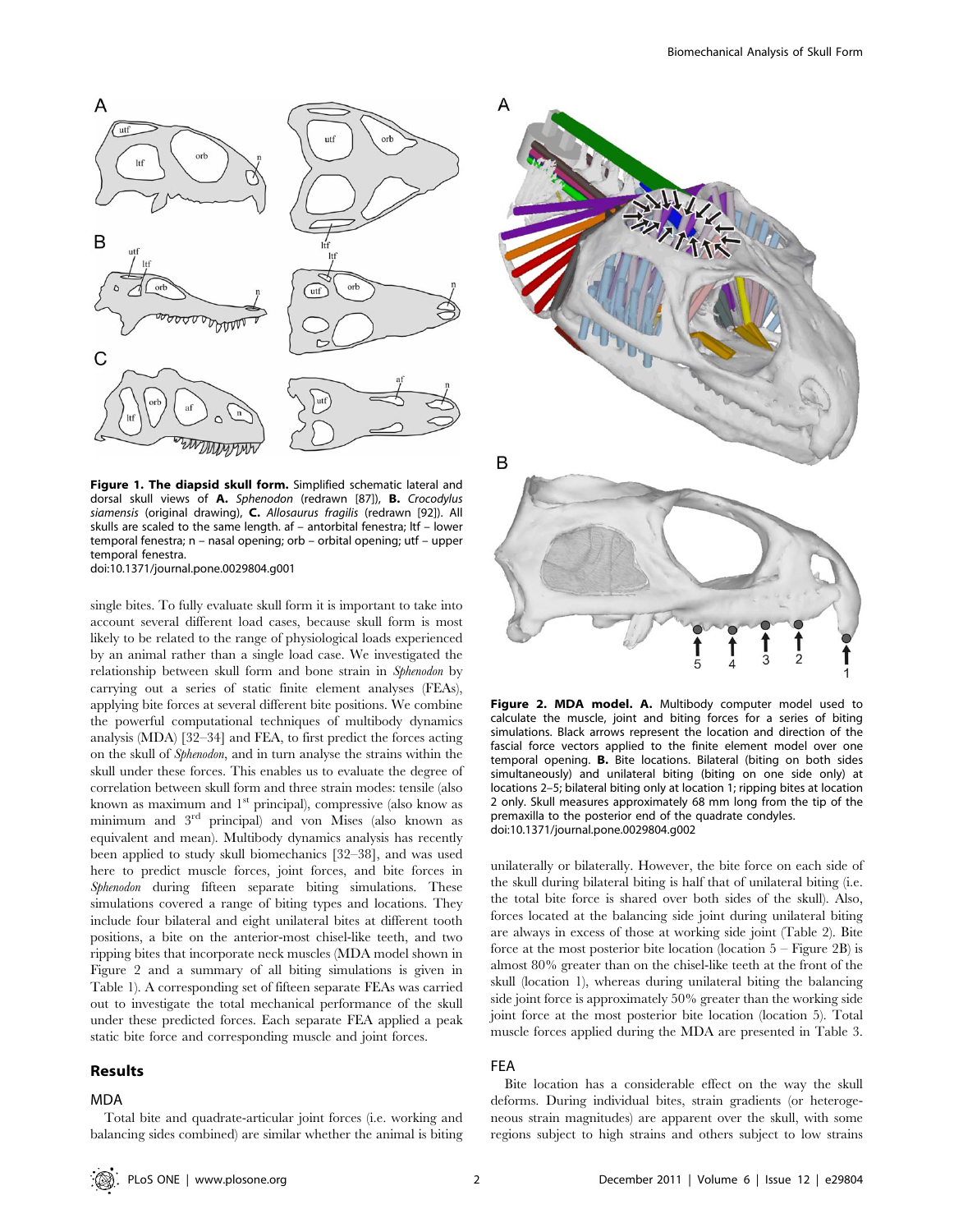Table 1. The 15 load cases simulated during the MDA and applied in the FEA.

| Load case                | <b>Type of bite</b>       | Side of skull | <b>Bite location</b> | <b>Bite Location</b> |
|--------------------------|---------------------------|---------------|----------------------|----------------------|
| $\mathbf{1}$             | unilateral                | right         | anterior             | $\overline{2}$       |
| $\vert$ 2                | unilateral                | right         | middle               | 3                    |
| $\overline{\mathbf{3}}$  | unilateral                | right         | posterior            | $\overline{4}$       |
| $\overline{4}$           | unilateral                | right         | posterior-most       | 5                    |
| $\overline{\phantom{a}}$ | unilateral                | left          | anterior             | $\overline{2}$       |
| 6                        | unilateral                | left          | middle               | $\overline{3}$       |
| $\overline{7}$           | unilateral                | left          | posterior            | 4                    |
| 8                        | unilateral                | left          | posterior-most       | 5                    |
| 9                        | bilateral                 | both          | anterior             | $\overline{2}$       |
| 10                       | bilateral                 | both          | middle               | 3                    |
| 11                       | bilateral                 | both          | posterior            | 4                    |
| 12                       | bilateral                 | both          | posterior-most       | 5                    |
| 13                       | bilateral                 | both          | chisel-like tooth    | $\mathbf{1}$         |
| 14                       | neck ripping bite (left)  | both          | anterior             | $\overline{2}$       |
| 15                       | neck ripping bite (right) | both          | anterior             | $\overline{2}$       |

See Figure 2 for explanation of bite locations.

doi:10.1371/journal.pone.0029804.t001

(example von Mises strain plots are presented in Figure 3). As the skull deforms it experiences both compressive and tensile strains (dominant strains over all bites at specific skull locations is presented in Figure 4), and during unilateral biting these strains tend to reach their peak magnitudes (Figure 5A). In addition to the peak strains generated during unilateral bites, high strain also occurs in the nasal bone when biting on the large anterior-most chisel-like teeth, a distinctive feature of Sphenodon ([39]; Figure 5B, bilateral location 1). Ripping bites in which the neck muscles are highly active also strain the posterior aspects of the skull and braincase more than non-ripping bites (Figure 5B, ripping location 2). Across all simulations unilateral bites account for approximately 79% of the peak strains generated across the skull, with the posterior-most unilateral bite accounting for 60% of peak strains. Biting on the anterior-most chisel-like teeth generates approximately 9% of the peak strains in the skull, while the ripping bites were attributable for 10%. Bilateral bites (excluding biting on the anterior-most teeth) accounted for less than 2% of peak strains

across the skull when all biting simulations were assessed. Strains vary over the skull at any one bite location (including those yielding the highest strains), with approximately 30% of the skull at low levels of strain below 200 microstrain, and 65% of the skull at strains of below 500 microstrain during separate bites (Figure 6).

When the individual peak element strains (i.e. the highest strain any one element ever experienced) are extracted from all fifteen individual biting analyses to generate a combined loading peak strain map, the obvious strain gradients (or heterogeneous strain magnitudes) noted during separate bites are considerably reduced (Figure 7). During combined loading 94.6%, 96.7%, and 98.0% of the skull experiences tensile, compressive, and von Mises strains of above 200 microstrain respectively when the peak element strains over all bites are considered (Figure 6). This compares to an average of approximately 70% during separate bites for all strain modes. Moreover, during combined loading 85.3%, 87.9%, and 91.1% of the skull in our model is at strains of between 400 and 2500 microstrain for tensile, compressive, and von Mises strain

| <b>Bite Type</b> | <b>Bite Location</b> | <b>Bite Force (N)</b> | <b>Working Joint Force (N)</b> | <b>Balancing Joint Force (N)</b> |
|------------------|----------------------|-----------------------|--------------------------------|----------------------------------|
| bilateral        |                      | 121                   | 540                            |                                  |
| bilateral        | $\overline{2}$       | 150                   | 524                            | ٠                                |
| bilateral        | 3                    | 165                   | 510                            |                                  |
| bilateral        | 4                    | 185                   | 490                            | ٠                                |
| bilateral        | 5                    | 214                   | 462                            |                                  |
| unilateral       | 2                    | 150                   | 249                            | 276                              |
| unilateral       | 3                    | 166                   | 232                            | 276                              |
| unilateral       | 4                    | 187                   | 212                            | 277                              |
| unilateral       | 5                    | 216                   | 183                            | 278                              |

Table 2. Bite forces and jaw joint forces predicted by the MDA.

Total forces are shown for bilateral bites, therefore the force on each side of the skull is approximately half that presented. Working refers to the force on the same side as the bite occurs, while balancing refers to the opposite side to which biting occurs. See Figure 2 for explanation of bite locations. doi:10.1371/journal.pone.0029804.t002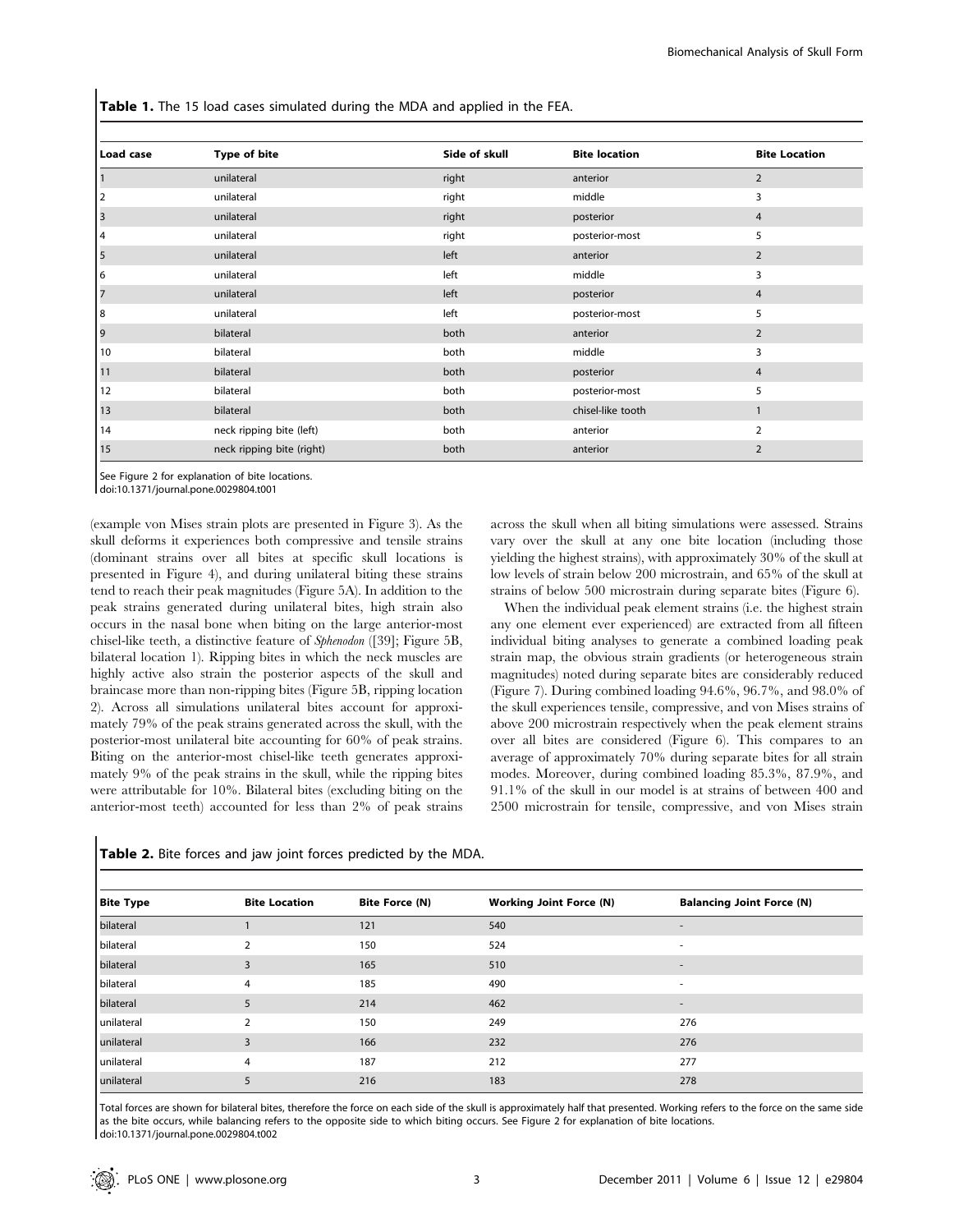Table 3. Total muscle forces applied to each side of the skull during the MDA.

| l Muscle                         | <b>Total Muscle Force (N)</b> |
|----------------------------------|-------------------------------|
| Depressors (defined as 2 groups) | 40                            |
| Adductors (defined as 14 groups) | 448                           |
| Neck (defined as 11 groups)      | 158                           |

The depressor muscles were represented by two muscle groups, the adductor muscles were represented by fourteen muscle groups, and the neck muscles were represented by eleven muscle groups. This arrangement of muscles accurately depicts the anatomy of Sphenodon. Muscle sections are visually presented in Figure 3A, while detailed descriptions of all muscle groups are published elsewhere [18,39]. doi:10.1371/journal.pone.0029804.t003

respectively, implying that the majority of the skull is shaped (remodelled) to keep strains within a specific tolerance range (Figure 6). Mean tensile, compressive, and von Mises strain over the entire skull (average strain across all individual finite elements in the model) is 784 microstrain, 887 microstrain, and 1140 microstrain when peak strains over all load cases are assessed. This value is typically only 500 microstrain during separate bites.

Overall strain distributions over the skull remain largely unchanged with the addition of a fascial sheet over the upper temporal fenestra, but there were some striking reductions in localised peak strains, as highlighted in Figure 8. In particular, there is a reduction of peak strain on the lateral aspect of the postorbital bar where the jugal and postorbital meet, but the most obvious reductions in peak strains are on the posterior surface of the quadrate (encircled in Figure 8B), the temporal bar (squamosal and parietal, encircled in Figure 8B) and the posterior edges of the parietals where they meet in the midline (also encircled in Figure 8B). Localised peak strain areas around the perimeter of the upper fenestra were unaffected, with the exception of a small region on the posterior part of the postorbital.

#### **Discussion**

The results of our comprehensive analysis implies that the form of the diapsid skull of Sphenodon is strongly linked to feeding forces. We show that both tensile and compressive peak strains are relatively evenly distributed throughout the skull when several loading cases are analysed (Figure 7). Although tensile strains are dominant in some regions of the skull, compressive strains are dominant in others (Figure 4). However, when analysing von Mises strain, which takes into account all principal strains, the distribution of strain is even more uniform when compared to tensile and compressive strains alone (Figure 7).

Our analyses show that over 91% of the skull is at von Mises strains of between 400 and 2500 microstrain when peak biting forces were analysed (Figure 6). While von Mises strain does not show which principal strain mode is dominant, making it difficult to interpret the exact response of the structure (e.g. whether or not it might fracture under tensile forces), von Mises strain does appear to be a good indicator of bone adaptation. In vivo studies predominantly on long bones have shown that both tensile and compressive strains are frequently experienced by bones during normal use, with peak strain during forceful loading ranging from 900 to 5200 microstrain [40–52]. In our analyses we find both high compressive and tensile strains over the skull, comparable in magnitude to those recorded experimentally in other animals (Figure 7), where compressive strains are dominant in approximately 60% of the skull (Figure 4). Focusing specifically on skulls, Herring et al. [53,54] recorded strains of 2000–3000 microstrain when the masseter muscle was maximally contacted in a pig skull, peak values very similar to those predicted in our study.

Most literature on bone adaptation only refers to strain without inferring a particular mode, or even magnitude to this regard. What we do know is that bone adapts to mechanical loading, for example in experimental studies on adult rats, Robling et al. [55] showed bone to be deposited on both the tensile and compressive sides of artificially loaded forearms. Also under 'normal' loading situations, Haapassalo et al. [56] used peripheral quantitative computed tomography to show mean bilateral asymmetries (between the racket holding arm and non-racket holding arm) in second moments of area of the humeral midshaft in male tennis players. Although such studies show bone adaptation to functional loading, it is difficult to infer the exact strain magnitudes that initiate a particular bone remodelling effect. A figure published in Martin [57] does provide some suggestion into the approximate strain magnitudes that could cause bone adaptation. In this case, strains of below 50 microstrain are thought to represent disuse and thus bone resorption, whereas strains of between 1500 and 3000



Figure 3. von Mises FEA plots during two single bites. Deformation and von Mises strain plots of the skull of Sphenodon during A. right unilateral biting and **B.** during bilateral biting on the anterior-most chisel-like teeth; (note the displacements are scaled by a factor of 50). doi:10.1371/journal.pone.0029804.g003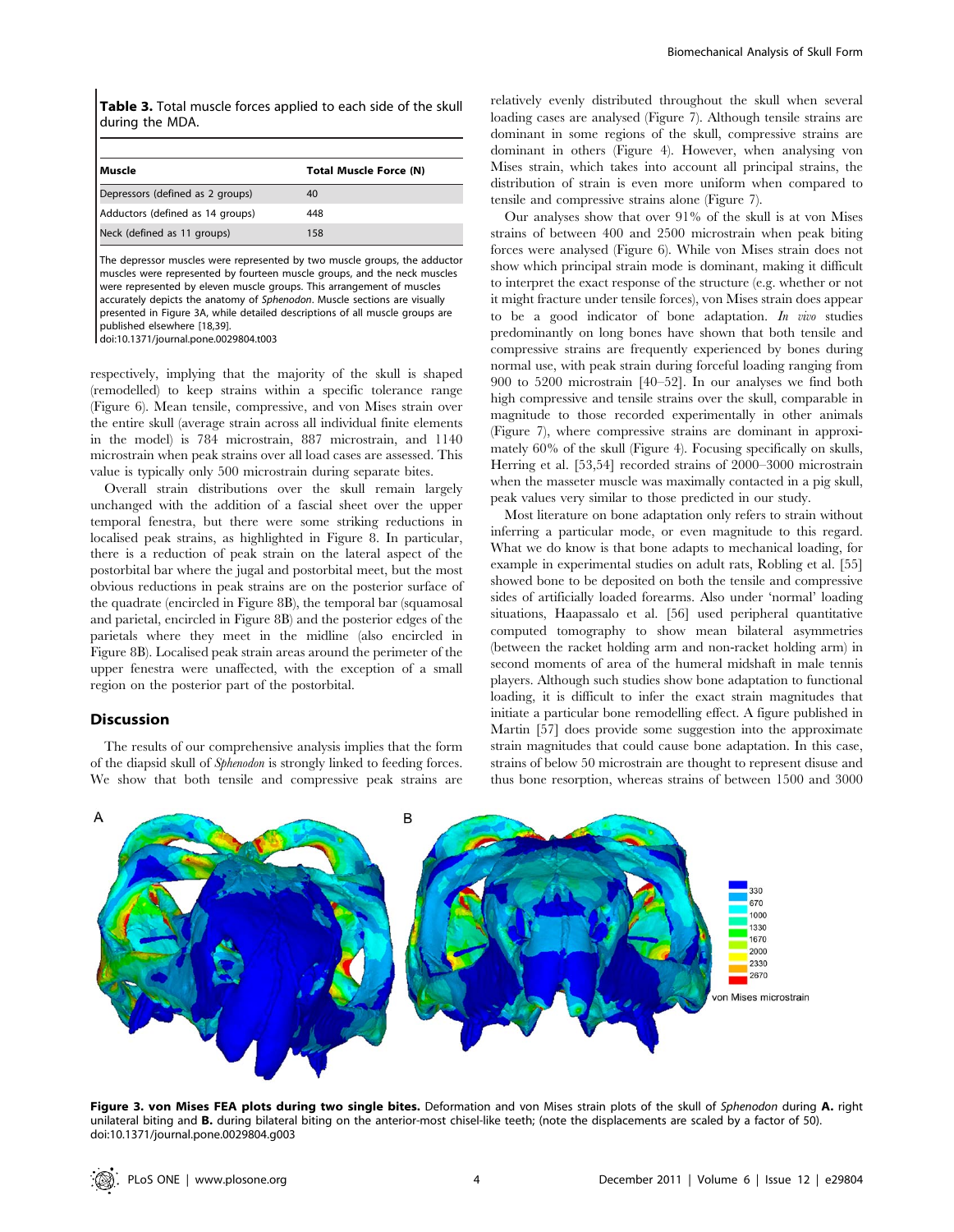

Figure 4. Plot of dominant strain regions. Cumulative map of peak dominant strains over all bites. Red represents regions of the skull where tensile strains are in excess of compressive strains (i.e. tensile strains are dominant), and blue represents regions where compressive strains are in excess of tensile strains (i.e. compressive strains are dominant). doi:10.1371/journal.pone.0029804.g004

cause some bone formation. Levels above 3000 microstrain are recognised as pathological overload and strains of between 50 and 1500 microstrain would generate equal bone resorption and formation rates (i.e. homeostasis). These values are only speculative and the strain mode or frequency is not specified, but our predicted von Mises strains in the skull of Sphenodon are comparable.

We simulated peak bite forces in our study (i.e.  $\sim$ 140 N at an anterior bite position [36,58]), and although bone needs to be able to withstand such forces without risk of failure, the majority of feeding forces will be significantly lower than these applied peak bite forces. For example, Aguirre et al. [59] showed that the approximate force needed to crush a beetle was 34 N, while Herrel et al. [60] recorded a value of 27 N to crush an egg. Sphenodon has a varied diet but it frequently includes beetles and occasionally sea bird eggs [61–63]. Thus, the force required to crush these foods is over four times lower than the peak bite force in Sphenodon. Scaling skull strains by a factor of four (i.e. in line with bite forces being four times lower) we show that over 91% of the skull is at strains of between 100 and 625 microstrain, well within the equilibrium window (i.e. equal bone resorption and deposition) as inferred by Martin [57].

The findings of this study imply that the skull of Sphenodon is adapted to feeding forces, with some regions adapted to tensile forces and others to compressive forces. Tendons and ligaments provide little resistance to compressive strains, and bone is necessary to provide compressive stability. We show that all regions of the skull experience compressive strain when all biting load cases are analysed, suggesting that it is mechanically necessary. However, while bone is necessary to resist compression, it must also be strong enough not to fail under tension. Therefore, once formed, bone must also adapt to tensile strains, and our results support this. Previous analyses, which include in vivo experimentation and FEAs suggest different functions for different regions of the skull based on stress and strain recordings/ predictions [5,64–69] (i.e. specific regions seem better suited to biting forces, bending strains, impact loads etc.). While our findings agree with this to some extent (e.g. a specific area of the skull may be linked to a specific bite point, or the forces generated at the jaw joints), they are not consistent with the conclusion that some regions of the skull are formed in relation to factors unrelated to functional strains (e.g. the idea that bone is formed to protect the brain and/or sensory organs from potential impact forces that have not yet occurred [5]). Previous studies did not take into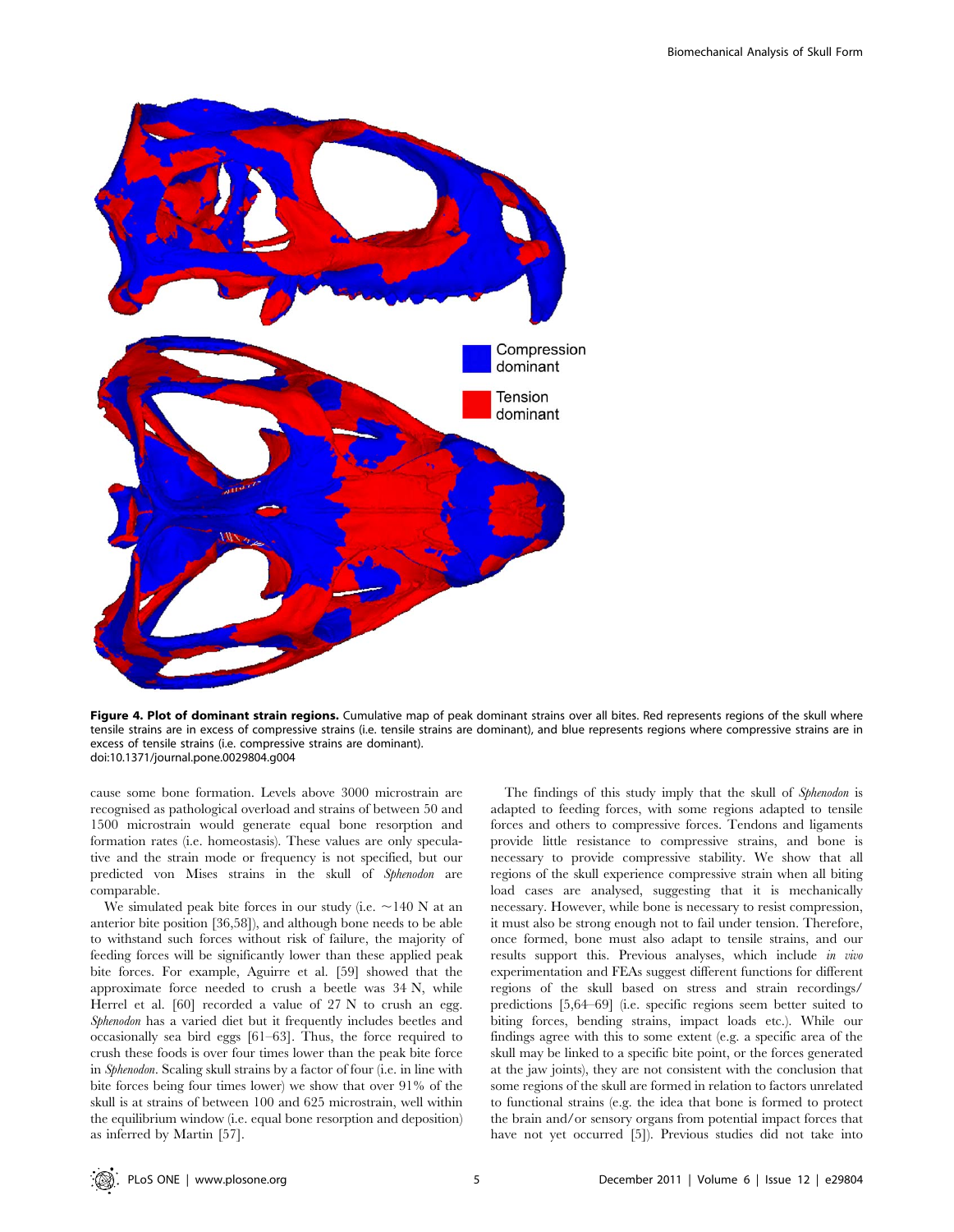

Figure 5. Models showing which bite location generated the highest strains in particular areas of the skull. Results based on von Mises strains. A. Unilateral bites and B. bilateral bites. (For example, in A. unilateral biting at location 2 was responsible for the highest strains in those areas coloured blue). doi:10.1371/journal.pone.0029804.g005

account the full range of possible and potential loadings, a point made by Mikic and Carter [70] ''one difficulty that is encountered when using bone strain data in studies of functional adaptation is the reported data are often far from a complete record of strain over an experimental period''. In relation to in vivo strain data, these authors further note that ''reported results generally consist of a few average cyclic strain parameters that are extracted from a short period of recordings while an animal performs a very restricted task. Most investigators agree, however, that a much more complete record of strain history is required to relate bone biology and morphology to strain''.

In our study of skull function we found that strains resulting from a single bite do provide a limited view of overall skull performance (Figure 3 and Figure 6). When we considered a more complete range of physiological loads we showed strains to be more uniform over the entire skull (Figure 7). This finding suggests that the skull is well adapted to a range of functional strains. Although some regions appear to be adapted to tensile strains and others to compressive strains, all regions of the skull seem to be equally important with respect to overall feeding forces. We have shown that unilateral bites, in particular the more posterior unilateral bites, generate the highest strains across the skull. This suggests that such bites are more important to the morphology of the skull of Sphenodon than the bilateral ones.

The extent to which general skull form is determined by selection or growth remains uncertain, but our findings show that the skull of Sphenodon is optimally suited (mechanically ideal - or at least very well suited) to deal with the full range of loadings applied here. The term 'optimally' refers to the minimum amount of material (i.e. bone) necessary to ensure sufficient skull strength. An optimally formed skull as defined here will be more efficient than a sub-optimal, e.g. heavier skull form, in ensuring minimal bone volume, minimal weight, and also minimal energy demands in maintenance. For clarity, we would predict a non-optimised skull to display one of two contrasting conditions. It would either appear weak in relation to the normal forces applied to it, and experience very high and potentially damaging stresses and strains during normal loading, or, conversely, it might appear overly robust, with very low stresses and strains during normal loading and with excess bone mass that is not mechanically necessary. Since our findings infer that the skull of Sphenodon is well formed to resist the everyday forces applied to it, it is not unreasonable to suggest this may also be true for other diapsids with a frame-like skull.

Within our analyses a few small regions of high and low strain are present even when all fifteen biting load cases were accounted for. However, although the muscle representation is detailed in our models, some additional soft tissue structures, such as fascia and ligaments, were not included. At first consideration these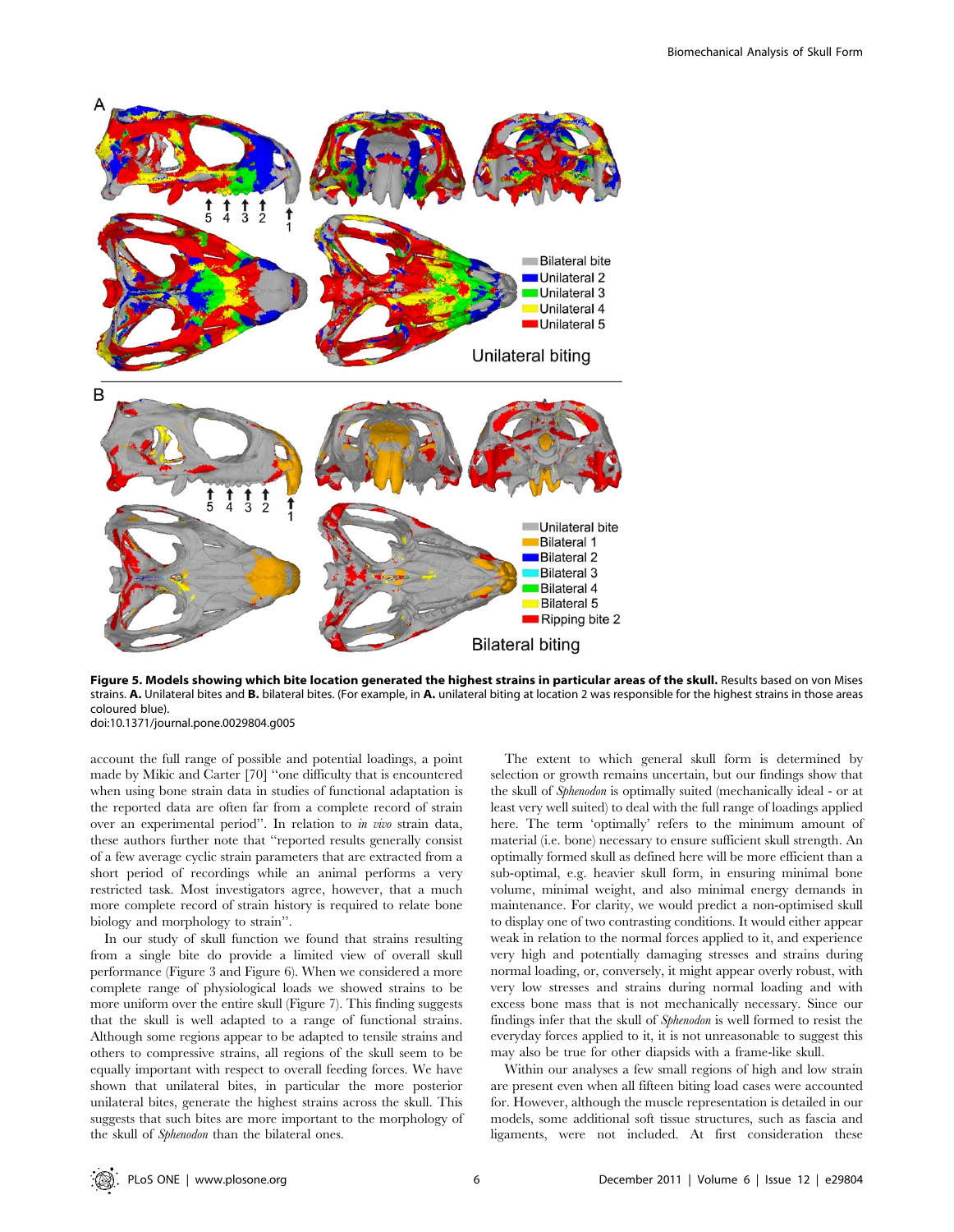

Figure 6. von Mises element strain distribution plots. Plot represents the number of elements within the finite element model that experience a specific strain magnitude. The plot shows the element strains from all fifteen biting simulations (labelled individual bites) and the combined loading model. doi:10.1371/journal.pone.0029804.g006

structures may appear unimportant, but a recent study investigating the influence of the temporal fascia in primates has revealed that it might play a major role in the function of the skull [71]. Our analyses indicate that the fascial sheet stretched over the upper temporal fenestra in Sphenodon may also be significant (Figure 8). This fascial sheet is apparently tensed by upward bulging of the jaw adductor muscles (notably pseudotemporalis superficialis and adductor mandibulae externus medialis) as Sphenodon bites down on food (personal observations at Chester Zoo, UK; Dallas Zoo, USA). In this case the fascia serves to reduce peak strains (Figure 8), creating a more uniform strain distribution throughout the skull. The finding that the muscles (including the neck muscles), other soft tissue structures (e.g. upper temporal fascia), bite location, and joint forces all influence the strains within the skull suggests that modifications to any of these anatomical structures has the potential to affect skull form. This may even be somewhat applicable to the formation of unusual skull features, such as crests in chameleons, ceratopsians, and theropod dinosaurs [72–75].

The skull of Sphenodon, and probably other non-avian diapsid reptiles without a vaulted braincase (both extant and extinct), is adapted (in the sense of bone adaptation, rather than evolutionary development) to resist a range of load cases, not just single biting loads. The lower temporal bar, secondarily acquired in Sphenodon [66,76–80] as well as in the common ancestor of archosaurs like crocodiles [66,80,81], is under compressive strain during all bites. This is consistent with previous suggestions that it provides a brace [66,79,82] that contributes to skull robusticity, and in large theropods such as Tyrannosaurus rex Osborn, 1905 and Allosaurus fragilis Marsh, 1877 this would be important as they would likely generate extremely large biting forces and experience heavy

cranial loading [4,83]. The corollary is that reptiles that lack a lower bar do not need a brace in this location. Early relatives of Sphenodon lack a lower temporal bar, the primitive condition for the group [76–79], but the dorsal position of the jaw joint in these small reptiles suggests that reaction forces would not have been directed along the lower temporal bar, had one existed [78,84].

To conclude, our analysis of the skull of Sphenodon indicates that the bone has adapted to tensile and compressive strains generated during normal feeding activities. The combined peak von Mises strain distribution over the skull is relatively uniform, showing that all regions are strong enough mechanically to withstand normal everyday forces, while no region is overly robust and 'over-designed'. Based purely on this finding, the skull form of Sphenodon can be considered optimal (mechanically ideal) in the sense that it comprises the minimal amount of bone material for the required skull strength. This optimal form is more efficient in terms of minimal bone volume, minimal weight, and minimal energy demands in maintenance over a sub-optimal, heavier skull form. While this study has not investigated potential forces associated with the brain, sense organs, and non-biting activities such as swallowing and tongue movements, its results are relevant to a broader understanding of skull form and not just to the skulls of diapsid reptiles. However, to test whether all skulls are optimally formed (sufficient strength with the minimal amount of material) with respect to bone strains (both tensile and compressive) would require the application of similar methods to other animal groups. Preliminary findings in macaques are encouraging in this regard (personal observations) but skulls with large vaulted braincases may be subject to additional quasi-static or high frequency low loads (e.g. associated with the brain) that could impact on skull form [28–30,85].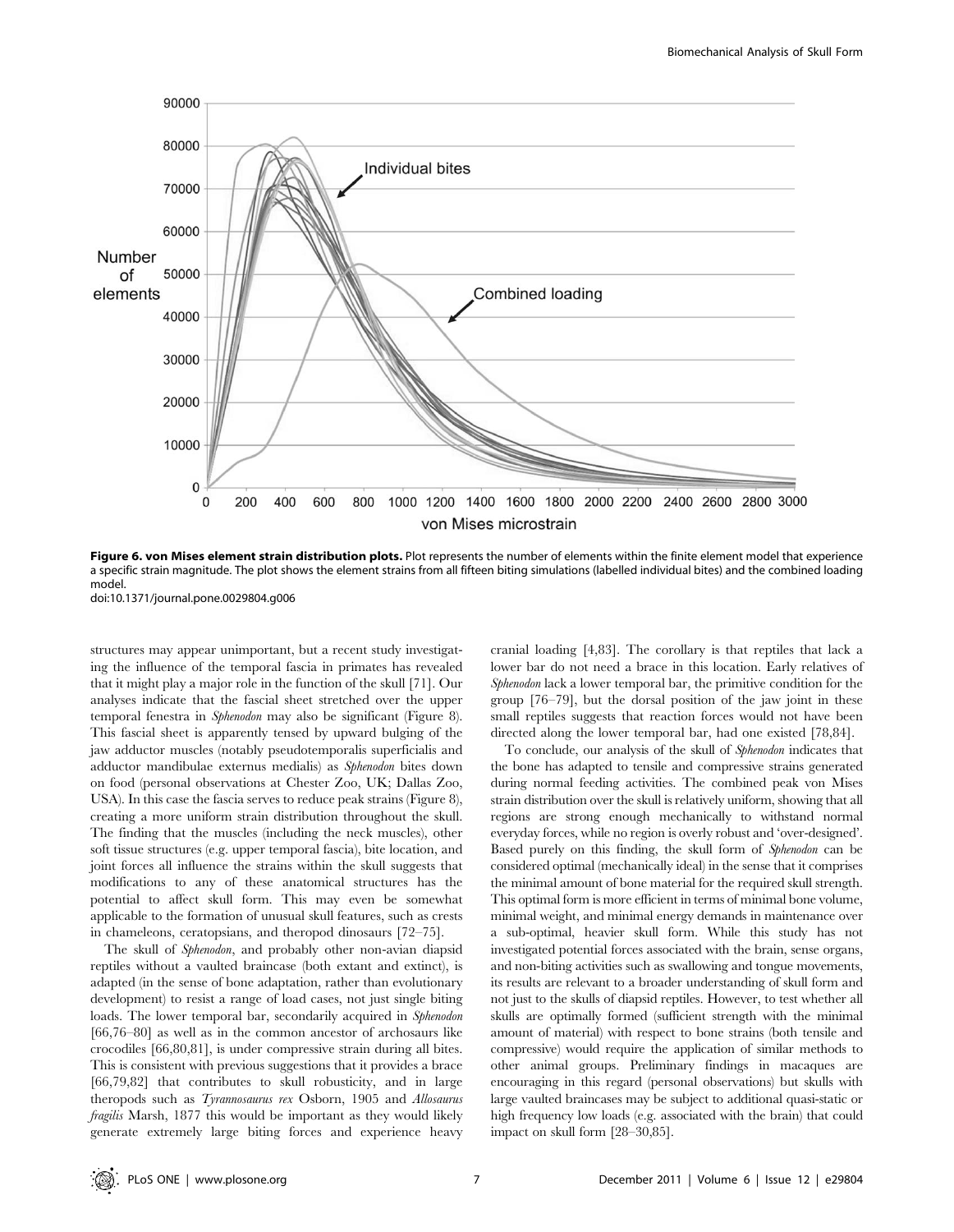

Figure 7. Combined loading tensile, compressive, and von Mises strain plots. Peak combined loading A. tensile, B. compressive, and C. von Mises strain plots. doi:10.1371/journal.pone.0029804.g007

# Materials and Methods

#### MDA

Detailed descriptions of the MDA model development have been presented elsewhere [33,36,86]. Briefly, the skull and lower jaws (left and right parts) of a Sphenodon specimen (specimen LDUCZ x036; Grant Museum of Zoology, UCL, London, UK) were scanned in-house by micro-computed tomography (micro-CT), from which three-dimensional (3D) geometries were constructed using AMIRA image segmentation software (AMIRA 4.1, Mercury Computer Systems Inc., USA). Neck vertebral geometries were generated from additional micro-CT scans (specimen YPM 9194; Yale Peabody Museum of Natural History, New Haven, USA). These 3D geometries were imported into ADAMS multibody analysis software (version 2007 r1, MSC Software Corp., USA) in preparation for an MDA. Within ADAMS detailed muscle anatomy was incorporated onto the geometries, and accurate jaw joint and tooth contact surfaces were specified. Where the neck meets the skull a spherical joint was assigned that permitted the skull to rotate freely about all axes while constraining translational movements. The major adductor (jaw closing), depressor (jaw opening), and neck musculature were included, with each muscle group split into several sections and defined over the anatomical origin and insertions areas on the skull and lower jaws respectively [33,86,87] (Figure 2A). To permit biting, a food bolus was modelled that could be located at any position along the jaw, and a specially developed motion technique, named dynamic geometric optimisation (DGO), was utilised to open the jaw and to simulate peak biting. This motion technique, along with the muscle forces and biting performance, has been described and validated elsewhere [33,36] (in reference to work carried out *in vivo* [58,88]).

The biting simulations covered a range of biting types and locations, including four bilateral and eight unilateral bites at different tooth positions, a bite on the anterior-most chisel-like teeth, and two ripping bites that incorporate neck muscles (MDA model shown in Figure 2 and a summary of the simulations is shown in Table 1). During the ripping bites the jaws closed on a fixed food bolus, upon which and neck muscles were activated to lift (or try to lift) the head up and to the left, and up and to the right. These two ripping simulations ensured full activation of the neck muscles. During each simulation peak bite force, quadratearticular joint forces, and muscle forces were predicted.

# FEA

The same 3D geometry constructed for the MDA skull was converted into a tetrahedral mesh consisting of 640,000 elements. The model was constructed from solid (ten node) higher order elements, which were specified with a Young's modulus of 17 GPa and a Poisson's ratio of 0.3 (consistent with direct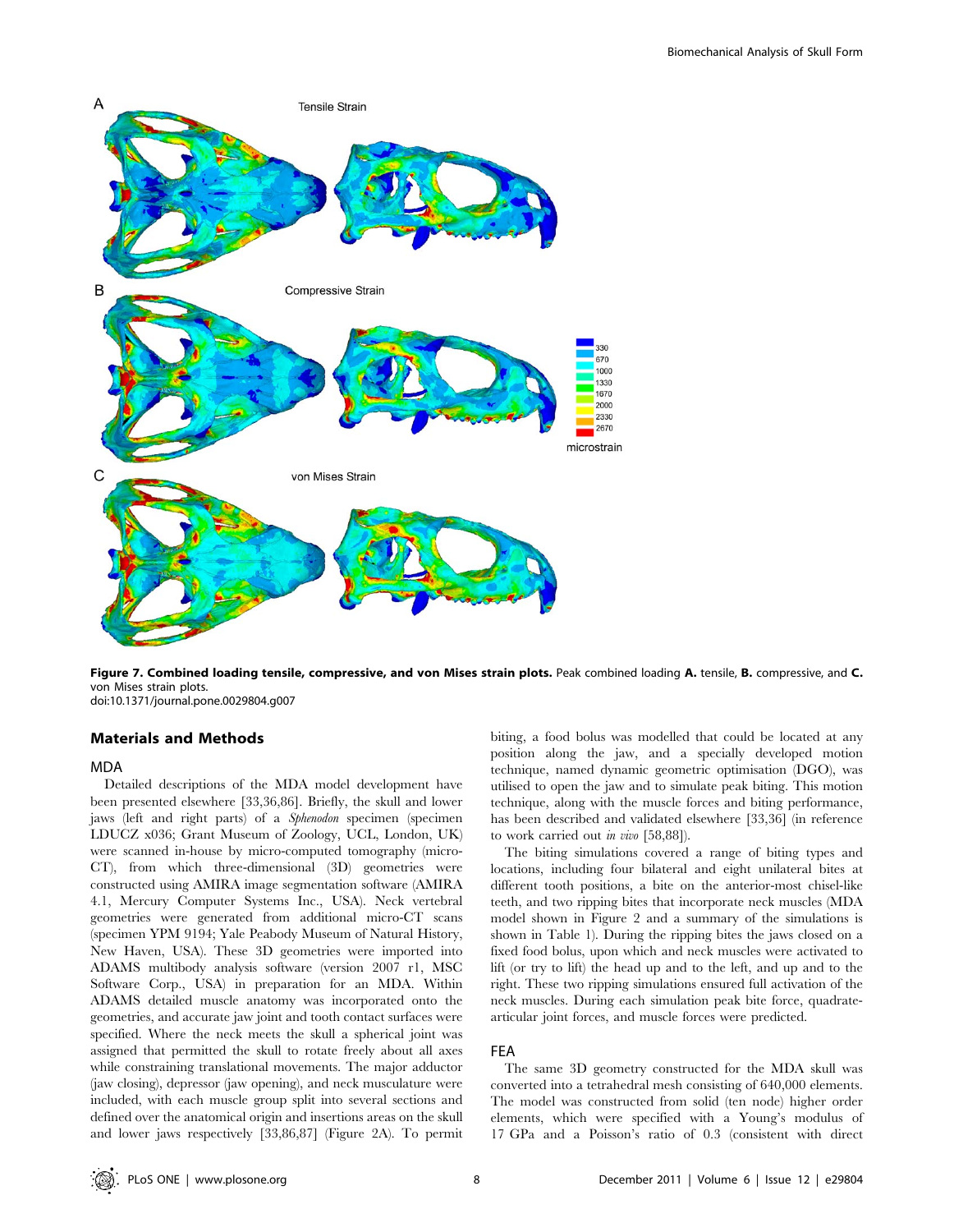

Figure 8. von Mises FEA plots with and without fascia forces. Posterior views of the skull showing von Mises strains predicted by the combined loading model. A. Without including fascial forces and B. including modelled fascial forces (see Figure 2A). Encircled regions highlight areas where strains have changed significantly due to the inclusion of the fascial forces. doi:10.1371/journal.pone.0029804.g008

measurements and within the ranges applied by others [1,89–91]. Using the MDA predicted forces, a series of fifteen FEAs were carried out. Although theoretically all forces within the system should be in equilibrium, due to the large number of individual forces even small variations from the exact MDA locations of these applied forces causes instability within the FEAs (i.e. there would be unconstrained full body motion of the model). To ensure a stable FE solution, fixed constraints were included at the joint and bite contacts as defined by the MDA (i.e. neck joint, jaw joints, and bite point). One node at the neck location was constrained in the medial-lateral and anterior-posterior directions (x and z axes), one node at each jaw joint and bite point was constrained in the vertical direction (y axis).These constraints were considered minimal, and restricted rigid body motion but not deformations of the skull. For example, the neck, bite, and joint contact locations could all deform with respect to each other, and both jaw joint contact locations could deform relative to each other. After the FE solutions were complete, tensile (also known as maximum and  $1<sup>st</sup>$  principal), compressive (also known as minimum and 3rd principal), and von Mises (also known as equivalent and mean) element strains of all 640,000 elements in the model were stored in element tables. In addition, the peak strain recorded in any one particular element during the fifteen separate simulations was extracted and combined to map the peak strains across the skull. This is referred to as a combined loading model.

An additional investigation was carried out to understand the influence of other non-bone structures. To this end we simulated an upper temporal fascial sheet, which is likely tensioned by large superior bulging of the jaw adductor muscles during biting (personal observations from animals at Chester Zoo, UK; Dallas Zoo, USA). Here we applied a total force of 133 N around the perimeter of each upper temporal fenestra (7 N over 19 force vectors – see Figure 2A). This magnitude was based on an unrelated investigation [71], where the total fascial force was found to be approximately 85% of the muscle force applied by an associated muscle group(s). In this case the associated muscles were pseudotemporalis superficialis and adductor mandibulae externus medialis [36,87].

# Acknowledgments

The authors thank Chester Zoo (UK) and Dallas Zoo (USA) for allowing us access to Sphenodon for filming and observation, and the Grant Museum of Zoology (UCL) for access to specimens.

# Author Contributions

Conceived and designed the experiments: NC MEHJ JS PO SEE MJF. Performed the experiments: NC. Analyzed the data: NC MEHJ JS PO SEE MJF. Contributed reagents/materials/analysis tools: NC JS. Wrote the paper: NC. Contributed significantly to editing of the submitted manuscript: MEHJ JS PO SEE MJF. Created the computational models: NC MEHJ. Developed analysis techniques: NC JS.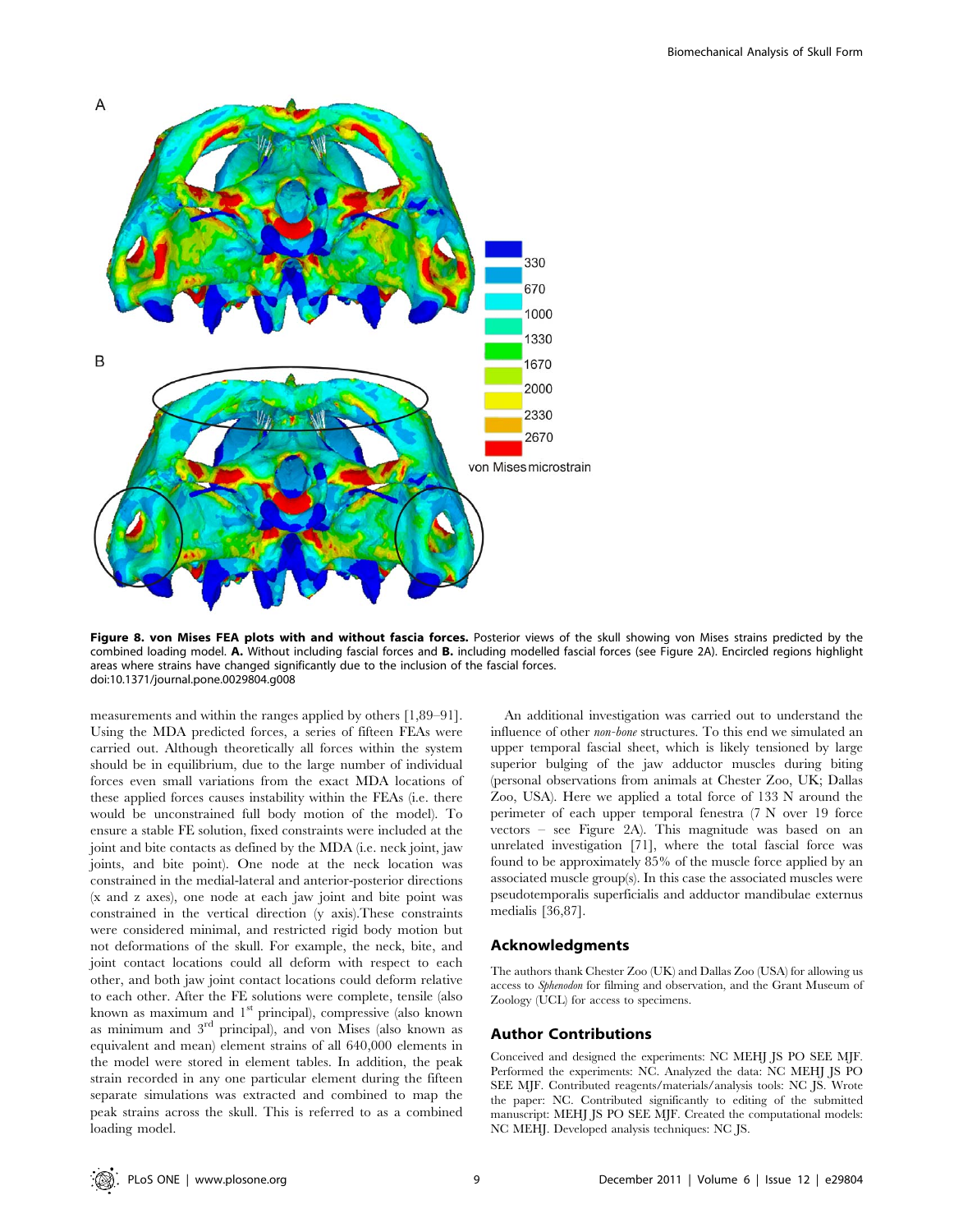- 1. Witzel U, Preuschoft H (2005) Finite-element model construction for the virtual synthesis of the skulls in vertebrates: case study of Diplodocus. The Anatomical Record 283: 391–401.
- 2. Witzel U (2011) Virtual synthesis of the skull in Neanderthals by FESS. In: Condemi S, Weniger G-C, eds. Continuity and discontinuity in the peopling of Europe: one hundred fifty years of Neanderthal study (vertebrate paleobiology and paleoanthropology). Verlag Berlin Heidelberg: Springer. pp 203–211.
- 3. Ross CF, Metzger KA (2004) Bone strain gradients and optimization in vertebrate skulls. Annals of Anatomy 186: 387–396.
- 4. Rayfield EJ, Norman DB, Horner CC, Horner JR, Smith PM, et al. (2001) Cranial design and function in a large theropod dinosaur. Nature 409: 1033–1037.
- 5. Hylander WL, Johnson KR (1997) In vivo strain patterns in the zygomatic arch of macaques and the significance of these patterns for functional interpretations of craniofacial form. American Journal of Physical Anthropology 102: 203–232.
- 6. Olson EC (1961) Jaw mechanisms in rhipidistians, amphibians, reptiles. American Zoologist 1: 205–215.
- 7. Moore WJ (1965) Masticatory function and skull growth. Journal of Zoology 146: 123–131.
- 8. Frazzetta TH (1968) Adaptive problems and possibilities in the temporal fenestration of tetrapod skulls. Journal of Morphology 125: 145–158.
- 9. Wolff J (1882) Das gesetz der transformation der Knochen: Hirchwild, Berlin. Translated as 'The Law of Bone Remodelling', Springer-Verlag Berlin 1986.
- 10. Roux W (1881) Der zuchtende Kampf der Teile, oder die ''Teilauslee''. Organismus (Theorie der ''funktionellen Anpassung''). Leipzig: Wilhelm Engelmann.
- 11. Churches AE, Howlett CR (1982) Functional adaptation of bone in response to sinusoidally varying controlled compressive loading of the ovine metacarpus. Clinical Orthopaedics and Related Research 168: 265–280.
- 12. Cowin SC, Hart RT, Balser JR, Kohn DH (1985) Functional adaptation in long bones: establishing in vivo values for surface remodeling rate coefficients. Journal of Biomechanics 18: 665–684.
- 13. Lanyon LE, Rubin CT (1985) Functional adaptation in skeletal structures. In: Hildebrand M, Bramble DM, Liem KF, Wake DB, eds. Functional vertebrate morphology. Cambridge, MA: Belknap Press.
- 14. Lanyon LE (1982) Mechanical function and bone remodeling. In: Sumner-Smith G, ed. Bone in clinical orthopaedics. Philadelphia: Saunders.
- 15. Lanyon LE, Skerry T (2001) Postmenopausal osteoporosis as a failure of bone's adaptation to functional loading: a hypothesis. Journal of Bone and Mineral Research 16: 1937–1947.
- 16. Carter DR (1984) Mechanical loading histories and cortical bone remodeling. Calcified Tissue International 39: 19–24.
- 17. Frost HM (1987) Bone ''mass'' and the ''mechanostat'': a proposal. The Anatomical Record 219: 1–9.
- 18. Turner CH (1998) Three rules for bone adaptation to mechanical stimuli. Bone 23: 399–407.
- 19. Hsieh YF, Robling AG, Ambrosius WT, Burr DB, Turner CH (2001) Mechanical loading of diaphyseal bone  $\dot{m}$  vivo: the strain threshold for an osteogenic response varies with location. Journal of Bone and Mineral Research 16: 2291–2297.
- 20. Lieberman DE, Devlin MJ, Pearson OM (2001) Articular area responses to mechanical loading: effects of exercise, age, and skeletal location. American Journal of Physical Anthropology 116: 266–277.
- 21. Currey JD Bones: structure and mechanics: Princeton University Press.
- 22. Lee K, Jessop H, Suswillo R, Zaman G, Lanyon LE (2003) Endocrinology: bone adaptation requires oestrogen receptor-alpha. Nature 424: 389.
- 23. Pearson OM, Lieberman DE (2004) The aging of Wolff 's ''law:'' ontogeny and responses to mechanical loading in cortical bone. Yearbook of Physical Anthropology 47: 63–99.
- 24. Suuriniemi M, Mahonen A, Kovanen V, Alen M, Lyytikainen A, et al. (2004) Association between exercise and pubertal BMD is modulated by estrogen receptor alpha genotype. Journal of Bone and Mineral Research 19: 1758–1765.
- 25. Burr DB, Robling AG, Turner CH (2002) Effects of biomechanical stress on bones in animals. Bone 30: 781–786.
- 26. Preuschoft H, Witzel U (2002) Biomechanical investigations on the skulls of reptiles and mammals. Senckenbergiana Lethaea 82: 207–222.
- 27. Jones MEH, Curtis N, Fagan MJ, O'Higgins P, Evans SE (2011) Hard tissue anatomy of the cranial joints in Sphenodon (Rhynchocephalia): sutures, kinesis, and skull mechanics. Palaeontologia Electronica 14: 17A.
- 28. Moss ML (1954) Growth of the calvaria in the rat, the determination of osseous morphology. American Journal of Morphology 94: 333–361.
- 29. Moss ML, Young RW (1960) A functional approach to craniology. American Journal of Physical Anthroplogy 74: 305–307.
- 30. Heifetz MD, Weiss M (1981) Detection of skull expansion with increased intracranial pressure. Journal of Neurosurgery 55: 811–812.
- 31. Sun Z, Lee E, Herring SW (2004) Cranial sutures and bones: growth and fusion in relation to masticatory strain. The Anatomical Record 276A: 150–161.
- 32. Curtis N, Kupczik K, O'Higgins P, Moazen M, Fagan MJ (2008) Predicting skull loading: applying multibody dynamics analysis to a macaque skull. The Anatomical Record 291: 491–501.
- 33. Curtis N, Jones MEH, Evans SE, Shi J, O'Higgins P, et al. (2010) Predicting muscle activation patterns from motion and anatomy: modelling the skull of

Sphenodon (Diapsida: Rhynchocephalia). Journal of the Royal Society Interface 7: 153–160.

- 34. Curtis N (2011) Craniofacial biomechanics: an overview of recent multibody modelling studies. Journal of Anatomy 218: 16–25.
- 35. Curtis N, Jones MEH, Evans SE, O'Higgins P, Fagan MJ (2010) Feedback control from the jaw joints during biting: an investigation of the reptile Sphenodon using multibody modelling. Journal of Biomechanics 43: 3132–3137.
- 36. Curtis N, Jones MEH, Lappin AK, O'Higgins P, Evans SE, et al. (2010) Comparison between in vivo and theoretical bite performance: using multi-body modelling to predict muscle and bite forces in a reptile skull. Journal of Biomechanics 43: 2804–2809.
- 37. Koolstra JH, van Eijden TMGJ (2004) Functional significance of the coupling between head and jaw movements. Journal of Biomechanics 37: 1387–1392.
- 38. Moazen M, Curtis N, Evans SE, O'Higgins P, Fagan MJ (2008) Rigid-body analysis of a lizard skull: modelling the skull of Uromastyx hardwickii. Journal of Biomechanics 41: 1274–1280.
- 39. Robinson PL, ed. Morphology and biology of the reptiles; how Sphenodon and Uromastix grow their teeth and use them: Academic Press, London. pp 43–64.
- 40. Nunemaker DM, Butterweck DM, Provost MT (1990) Fatigue fractures in thoroughbred racehorses: relationships with age, peak bone strain and training. Journal of Orthopaedic Research 8: 604–611.
- 41. O'Connor JA, Lanyon LE, MacFie H (1982) The influence of strain rate on adaptive remodelling. Journal of Biomechanics 15: 767–781.
- 42. Rubin CT, Lanyon LE (1982) Limb mechanics as a function of speed and gait: a study of functional strains in the radius and tibia of horse and dog. Journal of Experimental Biology 101: 187–211.
- 43. Biewener AA, Thomason JJ, Lanyon LE (1983) Mechanics of locomotion and jumping in the forelimb of the horse (Equus): in vivo stress developed in the radius and metacarpus. Journal of Zoology, London 201: 67–82.
- 44. Biewener AA, Thomason JJ, Lanyon LE (1988) Mechanics of locomotion and jumping in the horse (Equus): in vivo stress in the tibia an metatarsus. Journal of Zoology, London 214: 547–565.
- 45. Biewener AA, Taylor CR (1986) Bone strain: a determinant of gait and speed? Journal of Experimental Biology 123: 383–400.
- 46. Lanyon LE, Bourne S (1979) The influence of mechanical function on the development of remodeling of the tibia: an experimental study in sheep. Journal of Bone and Joint Surgery 61-A: 263–273.
- 47. Hylander WL (1979) Mandibular function in Galago crassicaudatus and Macaca fascicularis: an in vivo approach to stress analysis of the mandible. Journal of Morphology 159: 253–296.
- 48. Rubin CT, Lanyon LE (1984) Regulation of bone formation by applied dynamic loads. Journal of Bone and Joint Surgery 66-A: 397–402.
- 49. Swartz SM, Bennett MB, Carrier DR (1992) Wing bone stresses in free flying bats and the evolution of skeletal design for flight. Nature 359: 726–729.
- 50. Biewener AA, Dial KP (1992) In vivo strain in the pigeon humerus during flight. American Journal of Zoology 32: 155A.
- 51. Burr DB, Milgrom C, Fyrhie D, Forwood M, Nyska M, et al. (1996) In vivo measurement of human tibial strains during vigorous activity. Bone 18: 405–410.
- 52. Blob RW, Biewener AA (1999) In vivo locomotor strain in the hindlimb bones of Alligator mississipiensis and Iguana iguana: implications for the evolution of limb bone saftey factor and non-sprawling limb posture. Journal of Experimental Biology 202: 1023–1046.
- 53. Herring SW, Mucci RJ (2000) In vivo strain in cranial sutures: the zygomatic arch. Journal of Morphology 207: 225–239.
- 54. Herring SW, Pedersen SC, Huang X (2005) Ontogeny of bone strain: the zygomatic arch in pigs. Journal of Experimental Biology 208: 4509–4521.
- 55. Robling AG, Hinant FM, Burr DB, Turner CH (2002) Improved bone structure and strength after long-term mechanical loading is greatest if loading is separated into short bouts. Journal of Bone Mineral Research 17: 1545–1554.
- 56. Haapasalo H, Kontulainen S, Sievanen H, Kannus P, Jarvinen M, et al. (2000) Exercise-induced bone gain is due to enlargement in bone size without a change in volumetric bone density: a peripheral quantitative computed tomography study of the upper arms of male tennis players. Bone 27: 351–357.
- 57. Martin RB (2000) Toward a unifying theory of bone remodeling. Bone 26: 1–6.
- 58. Jones MEH, Lappin AK (2009) Bite-force performance of the last rhynchocephalian (Lepidosauria: Sphenodon). Journal of the Royal Society of New Zealand 39: 71–83.
- 59. Aguirre LF, Herrel A, van Damme R, Matthysen E (2003) The implications of food hardness for diet in bats. Functional Ecology 17: 201–212.
- 60. Herrel A, Wauters P, Aerts P, De Vree F (1997) The mechanics of ovophagy in the beaded lizard (Heloderma horridum). Journal of Herpetology 31: 189–393.
- 61. Ussher GT (1999) Tuatara (Sphenodon punctatus) feeding ecology in the presence of kiore (Rattus exulans). New Zealand Journal of Zoology 26: 117–125.
- 62. Walls GY (1978) Influence of the tuatara on fairy prion breeding on Stephens Island, Cook Strait. New Zealand Journal of Ecology 1: 91–98.
- 63. Walls GY (1981) Feeding ecology of the tuatara (Sphenodon punctatus) on Stephens Island, Cook Strait. New Zealand Journal of Ecology 4: 89–97.
- 64. Dumont ER, Davis JL, Grosse IR, Burrows AM (2011) Finite element analysis of performance in the skulls of marmosets and tamarins. Journal of Anatomy 218: 151–162.
- 65. McHenry CR, Wroe S, Clausen PD, Moreno K, Cunningham E (2007) Supermodeled sabercat, predatory behavior in Smilodon fatalis revealed by high-